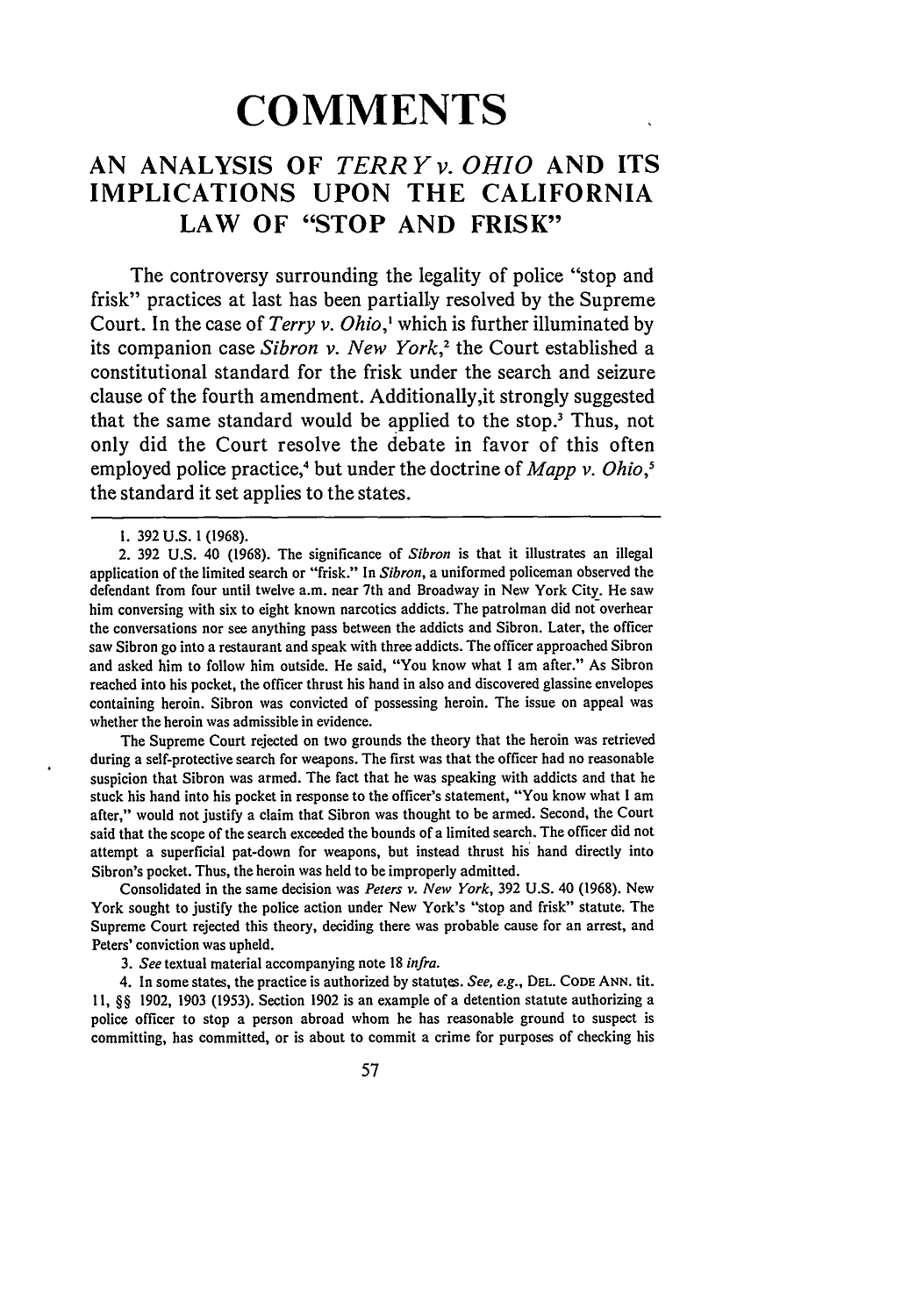This note will seek: (1) To analyze *Terry v. Ohio* to determine what the standard is, what trends are suggested by the dicta, where problem areas remain in applying the standard; and (2) to discuss the California law of "stop and frisk" in order to ascertain how the California practice correlates to the constitutional standard defined in *Terry v. Ohio:* what practices are compatible and which appear either below the minimum standard or in need of greater clarity.

### *I. Terry v. Ohio*

One afternoon, Terry and Chilton stood together on a downtown corner in Cleveland. Each alternately walked down the street, paused in front of a particular store window, walked on, turned around, peered in again, rejoined his companion, and conferred a moment. This was repeated five or six times, comprising about twelve trips. A third man briefly joined the two and then walked off. After completing these maneuvers, the two men followed the path taken by the third. An experienced policeman, witnessing this sequence of events, followed the two and saw them join the third man. The officer approached, identified himself, and asked them their names. They mumbled an answer. The policeman then grabbed Terry, patted down his outer-clothing, and felt a gun. Unable to reach it, he removed the coat and retrieved the gun. On the basis of testimony describing this incident and the introduction into evidence of the gun and bullets, Terry was convicted of carrying a concealed weapon. Certiorari was granted to determine whether the admission of the gun and bullets violated petitioner's fourth amendment rights.

The issue was framed as follows: "[W]hether it is always unreasonable for a policeman to seize a person and subject him to a

5. 367 U.S. 643 (1961).

identification and ascertaining his destination. If the answers are unsatisfactory, the officer may detain the individual for up to two hours for further questioning and investigation. Section 1903 authorizes the officer to search for weapons whenever he has reasonable grounds to believe he is in danger if the detained individual possesses a gun; **HAWAII** REV. LAWS §§ 255-4, -5, **-8,** -9 (1955) which provide for a more controlled stop and frisk practice than the Delaware statutes. For example, Section 255-4 allows police to arrest without a warrant a person found under suspicious circumstances in an area where a crime was committed and the offender is unknown; N.Y. **CODE** CRIM. PROC. § 180(a) (McKinney Supp. 1967) which is similar to Delaware's statute except there is no detention provision,

In some states, stop and frisk is authorized by case law. *See, e.g.,* People v. Mickelson, 59 Cal. 2d 448, 380 P.2d 658, 30 Cal. Rptr. 18 (1963); State v. Chronister, 353 P.2d 493 (Okla. Crim. App. 1960).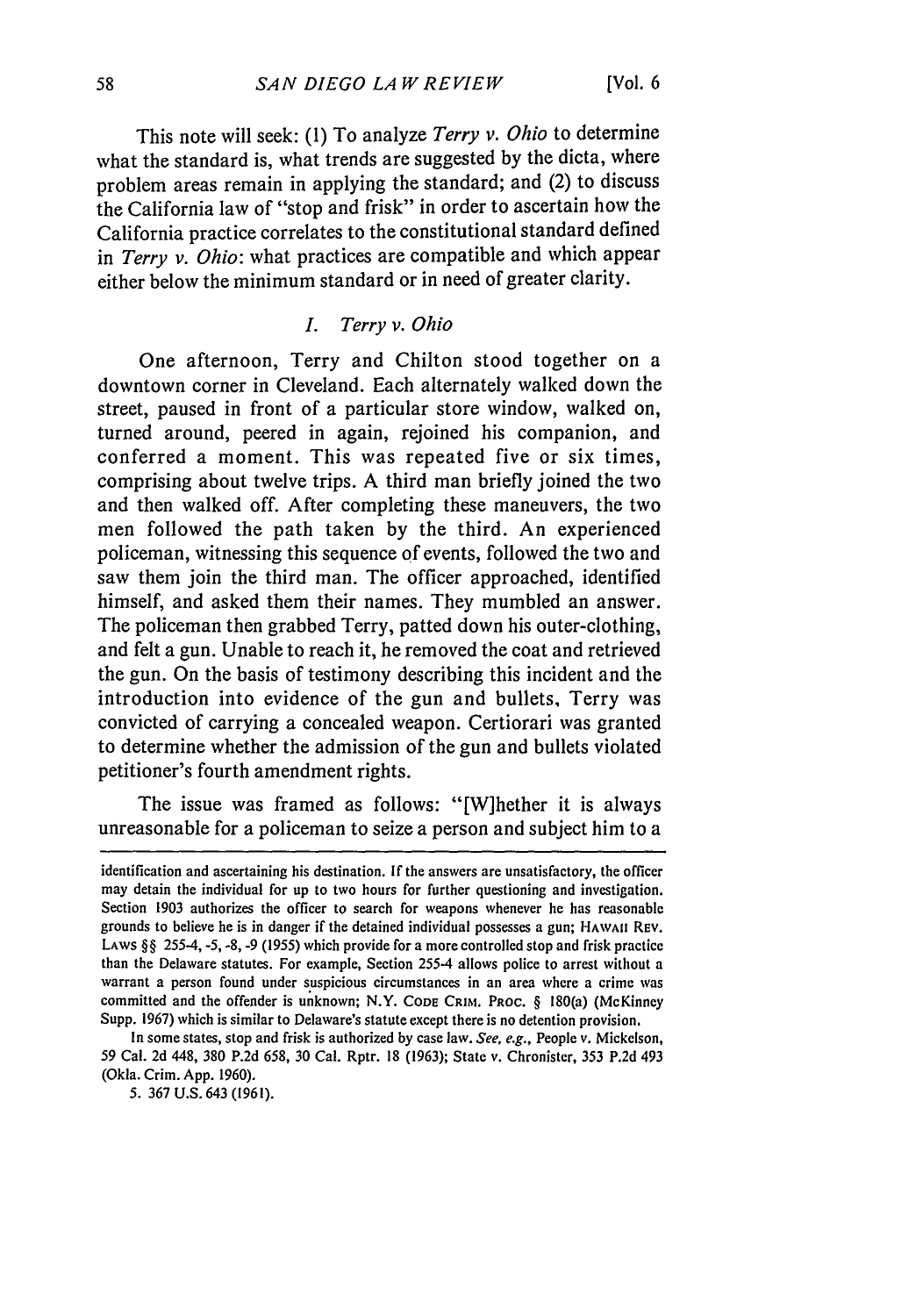limited search for weapons unless there is probable cause for an arrest."<sup>6</sup>

Confronting the court were the traditional constitutional argument "that the authority of the police must be strictly circumscribed **by** the law of arrest and search as it has developed to date," and the policy argument that the police need an "escalating" set of flexible responses, graduated in relation to the amount of information they possess."<sup>8</sup> However, the fact that so many policemen are killed or wounded each year, primarily **by** guns or knives, was the most significant consideration.<sup>9</sup> In reaching its decision, the Court rejected the suggestion that stop and frisk do not come under the purview of the fourth amendment and declared that a stop is a seizure and the frisk is a search.<sup>10</sup> Applying the "reasonableness" test prescribed **by** the fourth amendment, it concluded that the governmental interest in crime prevention and detection, plus the governmental and police interest in disarming a person who might kill the investigating officer or harm passersby, justified a limited search for weapons on less than probable cause for arrest.

[W]here a *police officer observes unusual conduct which leads him reasonably to conclude in light of his experience* that criminal activity may be afoot and that the persons with whom he is dealing may be armed and presently dangerous; where in the course of investigating this behavior he identifies himself as a policeman and makes reasonable inquiries; and where nothing in the initial stages of the encounter serves to dispel his reasonable fear for his own or others' safety, he is entitled for the protection of himself and others in the area to conduct a

8. 392 U.S. at 10. See Kuh, *Reflections on New York's "Stop-and-Frisk" Law and Its Claimed Unconstitutionality,* 56 J. **CRIN.** L.C. **&** P.S. 32"(1965) where the author concludes stop and frisk is not only constitutional but deeply rooted in common law, and that it can be a valuable tool of police practice if applied reasonably.

9. 392 U.S. at 23-24 **&** n.21 in which statistics of recent deaths and assaults of police officers are recited.

10. 392 U.S. at 16.

<sup>6. 392</sup> U.S. at 15.

*<sup>7.</sup> Id.* at **11.** *See Terry* wherein Justice Douglas, dissenting, states that a search and seizure is unconstitutional unless there is probable cause to believe that **(1)** a crime has been committed, (2) a crime was in the process of being committed or (3) a crime was about to be committed. *Id.* at **35.** *See generally,* Raphael, *"'Stop and Frisk" in a Nutshell: Some Last Editorial Thrusts and Parries Before It All Becomes History,* 20 **ALA.** L. REV. 294 (1968); Notes and Comments, *Stop and Frisk: A Perspective,* 53 **CORNELL** L. REV. 899 (1967-68) in which the authors analyze policy considerations of stop and frisk, and conclude that the standard is too flexible and subjective to protect individual rights.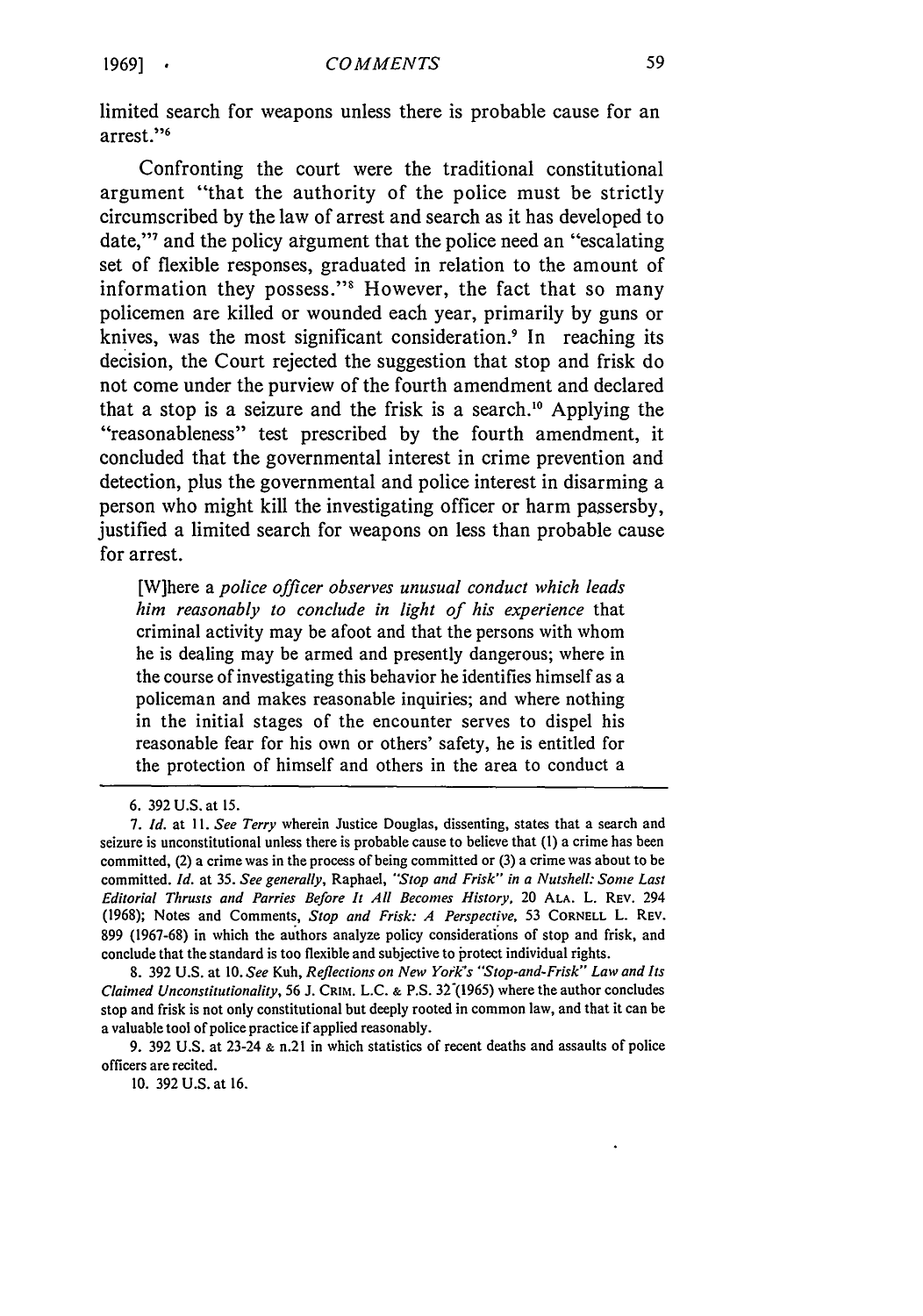carefully limited search of the outer clothing of such persons in an attempt to discover weapons which might be used to assault him."

Essentially, this case is concerned with the justification for and the scope of the limited search. The Court concluded that the right to search for weapons arises when the policeman can articulate the grounds for a reasonable suspicion which, in the light of his experience, justifies this intrusion; the scope of the search must be confined to one aimed at the discovery of dangerous weapons. Thus, the Court approved a superficial pat-down of the outerclothing: only if a policeman believes that he feels a dangerous weapon may he place his hands inside the clothing to extract the item.<sup>12</sup>

The Supreme Court impliedly recognized in *Terry* the right to seize (or stop) the individual to make an investigation on grounds less than the probable cause required to make an arrest.<sup>13</sup> In writing for the Court, Chief Justice Warren stated that a seizure occurs "whenever a police officer accosts an individual and restrains his freedom to walk away **... .""1** Additionally, according to the standard set, the right to conduct a limited search arises if, after investigating the suspect, nothing dispels the officer's suspicion that the suspect may be armed.<sup>15</sup> It is carefully pointed out that "a police officer may in appropriate circumstances and in an appropriate manner approach a person for purposes of investigating possibly criminal behavior even though there is no probable cause to make an arrest."<sup>16</sup> Additionally, the facts in this

14. 392 U.S. at **16.**

*Id.* at 32.

16. 392 **U.S.** at 22.

*<sup>11.</sup> Id.* at 30 (emphasis added).

<sup>12.</sup> *Id. See* discussion of Sibron v. New York, 392 U.S. 40 (1968) in note 2 supra.

<sup>13.</sup> *But see* 392 U.S. at 19 n.16 where the Court states that it is deciding nothing concerning the propriety of an investigative seizure upon less than probable cause for arrest because, from the record, it is not clear whether the investigating officer so seized Terry prior to the search.

<sup>15.</sup> *Id.* at 30. *See also* Justice Harlan's concurring opinion in which he states the following:

<sup>[</sup>I]f the frisk is justified in order to protect the officer during an encounter with a citizen, the officer must first have constitutional grounds to insist on an encounter, to make a *forcible* stop. Any person, including a policeman, is at liberty to avoid a person he considers dangerous. If and when a policeman has a right instead to disarm such a person for his own protection, he must first have a right not to avoid him but to be in his presence.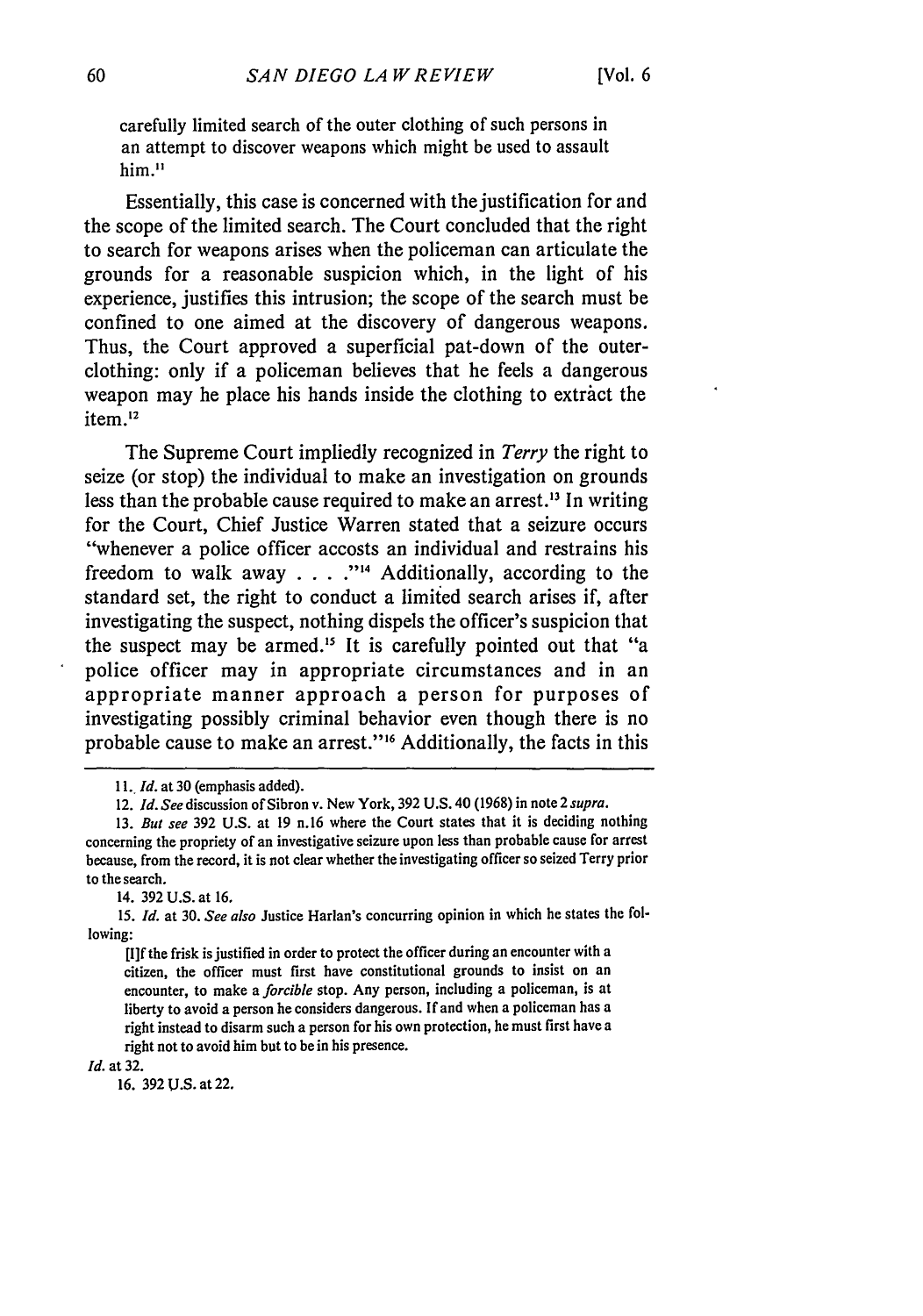case which justified Officer McFadden in approaching Terry are recited in detail.

In deciding *Terry,* the Court was not compelled to "canvass in detail the constitutional limitations upon the scope of a policeman's power when he confronts a citizen without probable cause to arrest him."<sup>17</sup> However, it appears the same standard will be applied to justify both the limited seizure and search: The officer must observe unusual conduct which leads him reasonably to conclude in the light of his experience that the particular intrusion (a seizure or search) is necessary.<sup>18</sup> There is little indication, however, what the scope of the limited seizure will be—how much force can be used to detain the individual or how long he may be detained—other than that the conduct of the officer will have to meet the test of reasonableness as the Court develops it.

Assuming the standard for the search and seizure to be the same, the circumstances necessary to validate the search may be different from those justifying the seizure. For example, if the suspected offense were a non-violent one, such. as a narcotics violation or pick-pocketing, the facts justifying the seizure of the individual for questioning undoubtedly would not alone justify the protective search; the officer would be required to point to factors other than the suspected offense which supported a belief that the individual was armed.19 In a case similar to *Terry* where a violent crime was suspected, the same facts probably would be sufficient to support a limited seizure and protective search. Indeed, Justice Harlan, in his concurring opinion, suggested that if the reason for the stop is to investigate a crime of violence, the right to frisk must be immediate and automatic.<sup>20</sup>

In both *Terry* and its companion case *Sibron,* the police officer suspected a particular crime, armed robbery and possession of narcotics, respectively; hence, it is not yet certain if the required suspicion of "criminal activity" justifying a limited search or seizure refers to a specific crime or can be more broadly applied to suspicious behavior conducive to a variety of crimes.

20. 392 U.S. at 33.

<sup>17.</sup> *Id.* at **16.**

<sup>18.</sup> *Id.* at 21-22.

<sup>19.</sup> *See* discussion of Sibron v. New York, 392 U.S. 40 (1968)'at note 2 *supra.* What factors would support the limited search has not yet been determined by the Supreme Court. It is implied in *Sibron* that if the officer had a reasonable belief that Sibron was reaching for a weapon when he reached into his pocket, a frisk would have been justified. *Id.* at 64 & n.21.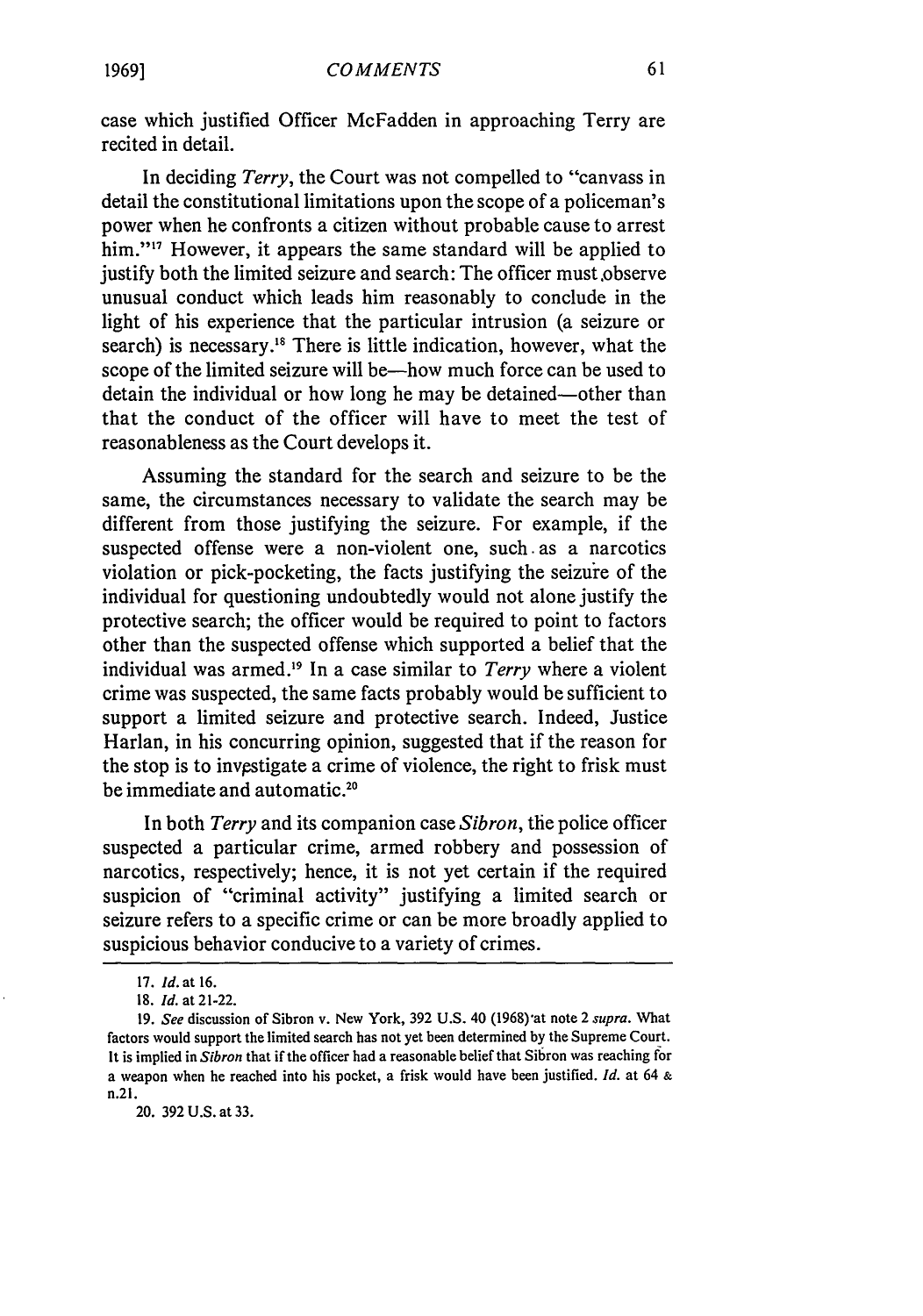#### *II. The Law of the Limited Search and Seizure in California*

#### *A. Seizure*

In California, there is no statutory authority for a limited seizure of suspicious individuals; $2<sup>i</sup>$  rather, this practice is approved by case law.<sup>22</sup> The traditional standard is generally expressed as follows:

[A] police officer may question a person outdoors at night when the circumstances are such as would indicate to a reasonable man in like position that such a course is necessary to the discharge of the officer's duties.<sup>23</sup>

Contrary to the implication of the quoted standard, it seems to be applied by the courts to support the fact that California recognizes the right to conduct a limited seizure, and not to qualify that right. Although the majority of detentions do occur outdoors at night, there are cases approving daytime detentions<sup>24</sup> and indoor detentions.<sup>25</sup> The primary requirement is that there be some suspicious or unusual circumstances to which the officer can refer to justify his interference; the mere hunch or unfounded suspicion of a policeman will not suffice.<sup>26</sup> Although it is impossible to compile an exhaustive list of suspicious circumstances which the courts have upheld, $27$  the following are some of the more frequent:

22. *Gisske v. Sanders,* 9 Cal. App. 13, 98 P. 43 (1908), is one of the earliest cases expressly recognizing this authority.

23. People v. Barquera, 207 Cal. App. 2d 725, 728, 24 Cal. Rptr. 675, 676 (1962).

24. *E.g.,* People v. Parham, 60 Cal. 2d 378, 348 P.2d 1001, 33 Cal. Rptr. 497 (1963); People v. Sanchez, 189 Cal. App. 2d 720, **I1** Cal. Rptr. 407 (1961); People v. Green, **183** Cal. App. 2d 736, 7 Cal. Rptr. 235 (1960).

*25. E.g.,* People v. Beasley, 250 Cal. App. 2d 71, 58 Cal. Rptr. 485 (1967); People v. Machel, 234 Cal. App. 2d 37, 44 Cal. Rptr. 126 (1965), *cert. denied,* 382 U.S. 839 (1965); People v. Sanchez, 191 Cal. App. 2d 783, 12 Cal. Rptr. 906 (1961).

26. Peoplev. Cowman, 223 Cal. App. 2d 109, 116, 35 Cal. Rptr. 528, 533-(1963).

27. *People v. Henze,* 253 Cal. App. 2d 986, 989-90, 161 Cal. Rptr. 545, 547-48 (1967), contains an analysis of some of the more frequently court approved "suspicious" circumstances. *See* L. **TIFFANY, D. MCINTIRE, JR., & D. ROTHENBERG, DETECTION OF CRIME,** Part 1 **(1967)** for **a** thorough analysis of what the police consider to **be** circumstances

<sup>21.</sup> There are general crime prevention and detection statutes, however, which can be referred to as justifying the practice of stopping a suspicious person: *See, e.g.,* **CAL.** GOV'T **CODE** §§ 26600, 26602 (West 1955) (Sheriff shall preserve peace and prevent and suppress any affrays, breaches of the peace, riots, and insurrections). *See also* **CAL. PENAL CODE** § 647(e) (West 1955), *as amended* (West Supp. 1967), which provides that a person is guilty of disorderly conduct if he is loitering on the streets and refuses to identify himself and account for his presence when so requested by a peace officer when surrounding circumstances indicate the identification is needed for public safety. The constitutionality of this statute was recently upheld in *People v. Weger,* 251 Cal. App. 2d 584, 59 Cal. Rptr. 661 (1967) *cert. denied,* 389 U.S. 1047 (1968).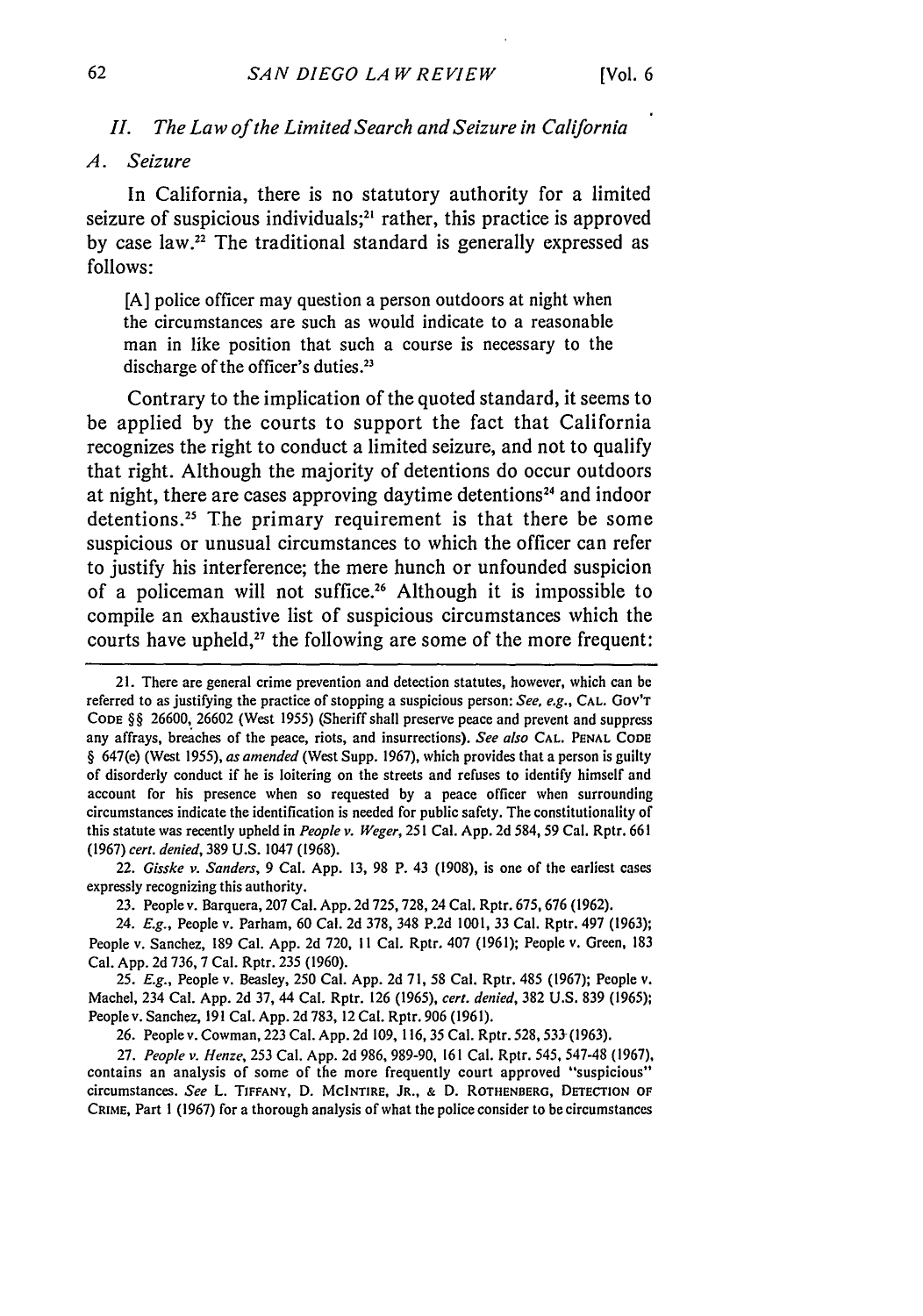(1) A furtive act;<sup>28</sup> (2) a tip, particularly one coming through police channels;<sup>29</sup> (3) the location of the suspect,  $e.g.,$  in a high crime area or an area where a crime has recently been reported;<sup>30</sup> (4) the time seen;<sup>31</sup> (5) known reputation of the individual as a criminal or suspect;<sup>32</sup> (6) association of the suspect with other suspects or known criminals;<sup>33</sup> and (7) erratic driving or the commission of a traffic violation.<sup>34</sup> In most cases, of course, there is a combination of these and other factors which leads the policeman to detain an individual for investigation.

There is a growing trend among the California appellate courts to demand that there be not only unusual circumstances to which the suspect is linked, but also some suggestion that the

28. *E.g.,* People v. Wigginton, 254 Adv. Cal. App. 353, 62 Cal. Rptr. 104 (1967); People v. Randal, 226 Cal. App. 2d 105, 37 Cal. Rptr. 809 (1964).

29. *E.g.,* People v. Russell, 259 Adv. Cal. App. 674, 66 Cal. Rptr. 594 (1968), *modified* 260 Adv. Cal. App. 300 (1968); People v. Perez, 259 Adv. Cal. App. 391, 66 Cal. Rptr. 473 **(1968).**

*30. E.g.,* People v. Parham, 60 Cal. 2d 378, 348 P.2d 1001, 33 Cal. Rptr. 497 (1963); People v. Reed, 260 Adv. Cal. App. 933, 67 Cal. Rptr. 514 (1968). Because of the high crime rate of ghetto areas, this factor stimulates protests of police discrimination and harassment by persons residing in such areas. *See* note 27 *supra.*

31. *E.g.,* People v. Cruppi, 265 Adv. Cal. App. 13, 71 Cal. Rptr. 42 (1968) (5:15 a.m.); People v. Rogers, 241 Cal. App. 2d 384, 50 Cal. Rptr. 559 (1966) (4:00 a.m.). This factor is often combined with location in that the suspect is seen at an unusual hour where no businesses are open, and thus there is no apparent explanation for his presence.

32. *E.g.,* People v. Ambrose, 199 Cal. App. 2d 846, 19 Cal. Rptr. 102 (1962); People v. Sanchez, 191 Cal. App. 2d 783, 12 Cal. Rptr. 906 (1961).

*33. E.g.,* People v. Britton, 264 Adv. Cal. App. 843, 70 Cal. Rptr. 586 (1968); People v. Ambrose, 199 Cal. App. 2d 846, 19 Cal. Rptr. 102 (1962).

34. *E.g.,* People v. McVey, 243 Cal. App. 2d 215, 52 Cal. Rptr. 259 (1966); People v. Gibson, 220 Cal. App. 2d 15, 33 Cal. Rptr. 775 (1963). The California Supreme Court has supported the frequent practice of police in stopping automobiles in order to investigate a driver or passenger. People v. Mickelson, 59 Cal. 2d 448, 450, 380 P.2d 658, 660, 30 Cal. Rptr. 18, 21 (1963). Neither *Terry* nor *Sibron* involves the problem of stopping autos; in both cases, the officer searched a pedestrian. The question which arises is will *post-Terry* decisions affect the practice of stopping cars? Because of the policy reasons behind the decision, notably the need of crime prevention and detection, a reasonable stop of a car would probably be approved by the Supreme Court.

warranting a reasonable suspicion. It is stated that in addition to particular factors (such as the individual's record) there is usually present a combination of general factors which places the individual in a group or setting which police believe warrants investigation. These general factors are sex, age, race, general appearance of the suspect, time of day, and crime rate of the location. *Id.* at 19. It is the police reliance on these general factors which causes much of the criticism of stop and frisk since, by their application, minority groups are often subjected to police interrogation and the limited search. In *Terry,* the Supreme Court reflects an awareness of the harassment problems. However, it reasons that the exclusionary rule is an ineffective tool to combat this, particularly since the police often decide not to prosecute. 392 U.S. at 12-14 & n.ll.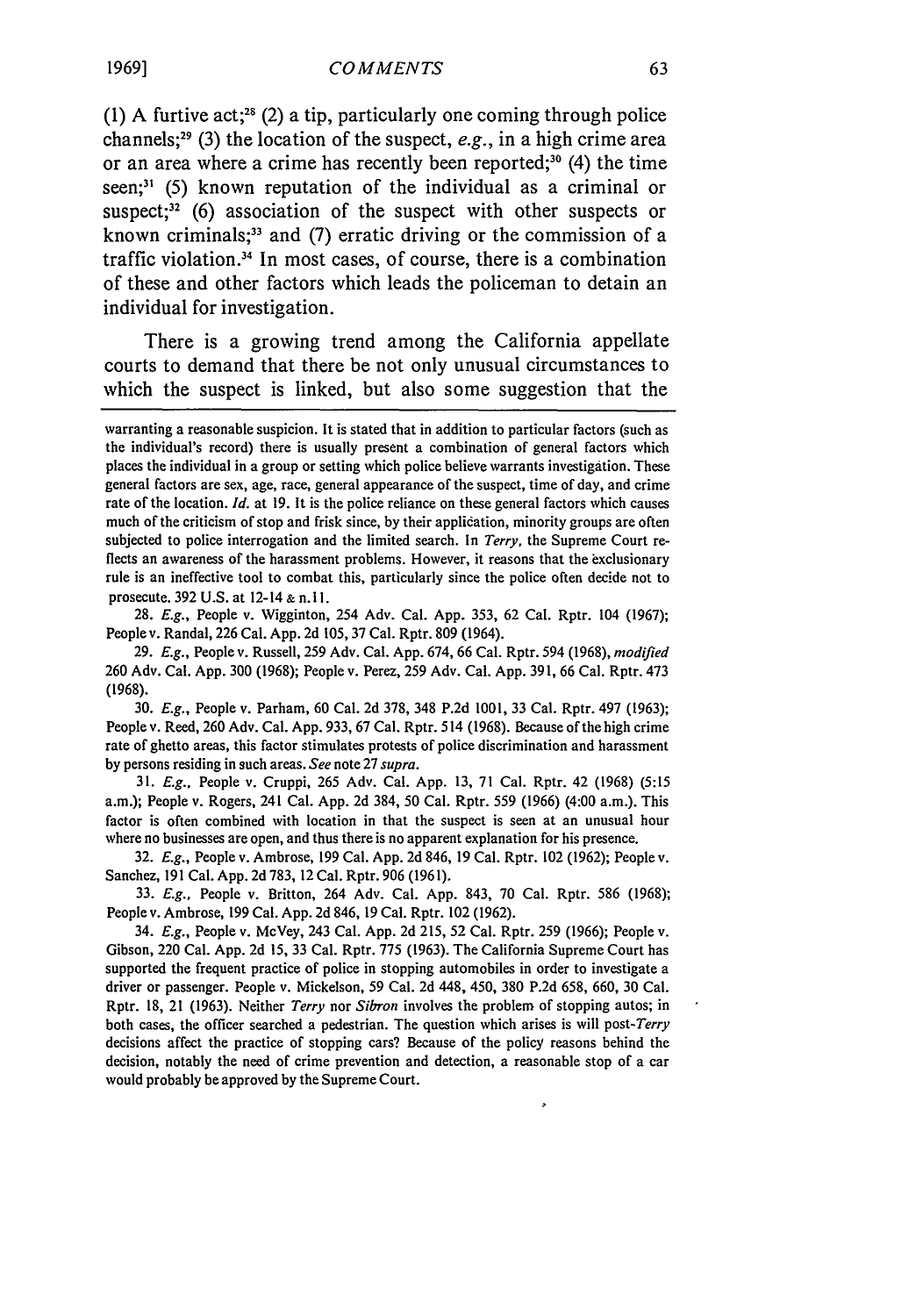activity is related to crime.<sup>35</sup> Although in practical effect this may be no different from the traditional standard which requires merely unusual or suspicious activity,<sup>36</sup> it does insure that the police will specify why they believed the suspect was involved in criminal behavior. Thus, on its face, this trend appears closer to the standard suggested by *Terry v. Ohio37* than does the traditional one.

California is in accord with the Supreme Court in recognizing that the suspicious circumstances must be tested in light of an officer's experience. For example, in *People v. Beasley,"5* two experienced policemen on the pawi shop patrol stopped to interrogate a man and his companion when the prospective customer could not produce identification at the broker's request. The court concluded that as a result of their long experience, the policemen had developed a *modus operandi* whereby lack of identification indicated the individual was using a fictitious name, and use of a fictitious name implied that his ownership was suspect. The court concluded that:

In evaluating the total situation that confronted [the policemen] as they entered the pawnshop we may consider their training and experience as police officers and their expertise in the area of detecting suspicious circumstances which, to an ordinary individual, might appear innocent.<sup>39</sup>

Just how much influence the experience of the policeman has is unclear. For example, in contrast to *Beasley,* is the case of *People v. Henze40* in which police officers saw two men seated in a park in the afternoon. One officer observed them through binoculars and testified they appeared to be counting coins and passing them back and forth. As the men stood up, one appeared to be placing a roll of coins in his pocket. The police followed their car and stopped them for an investigation which later led to an arrest for burglary. The court held the detention unjustified.<sup>41</sup> To the layman, neither lack of

41. *Id.*

**<sup>35.</sup>** *E.g.,* People v. Villareal, **262** Adv. Cal. **App.** 442, 68 Cal. Rptr. **610** (1968) (individual resembling suspected parole violator was seen leaving suspect's house at night and refused to stop when the police commanded thus lending credence to the belief he was the violator and justifying a stop); People v. Reed, 260 Adv. Cal. App. 933, 67 Cal, Rptr. 514 (1968) (suspect furtively carrying garment bag at 9:15 p.m. in high frequency crime area held sufficient to link him with a possible burglary, and a stop was proper).

<sup>36.</sup> *See* text accompanying note 23 *supra.*

<sup>37. 392</sup> U.S. at 30.

<sup>38. 250</sup> Cal. App. 2d 71, 58 Cal. Rptr. 485 (1967).

<sup>39.</sup> *Id.* at 79, 58 Cal. Rptr. at 490 (citations omitted).

<sup>40. 253</sup> Cal. App. 2d 986, 61 Cal. Rptr. 545 (1967).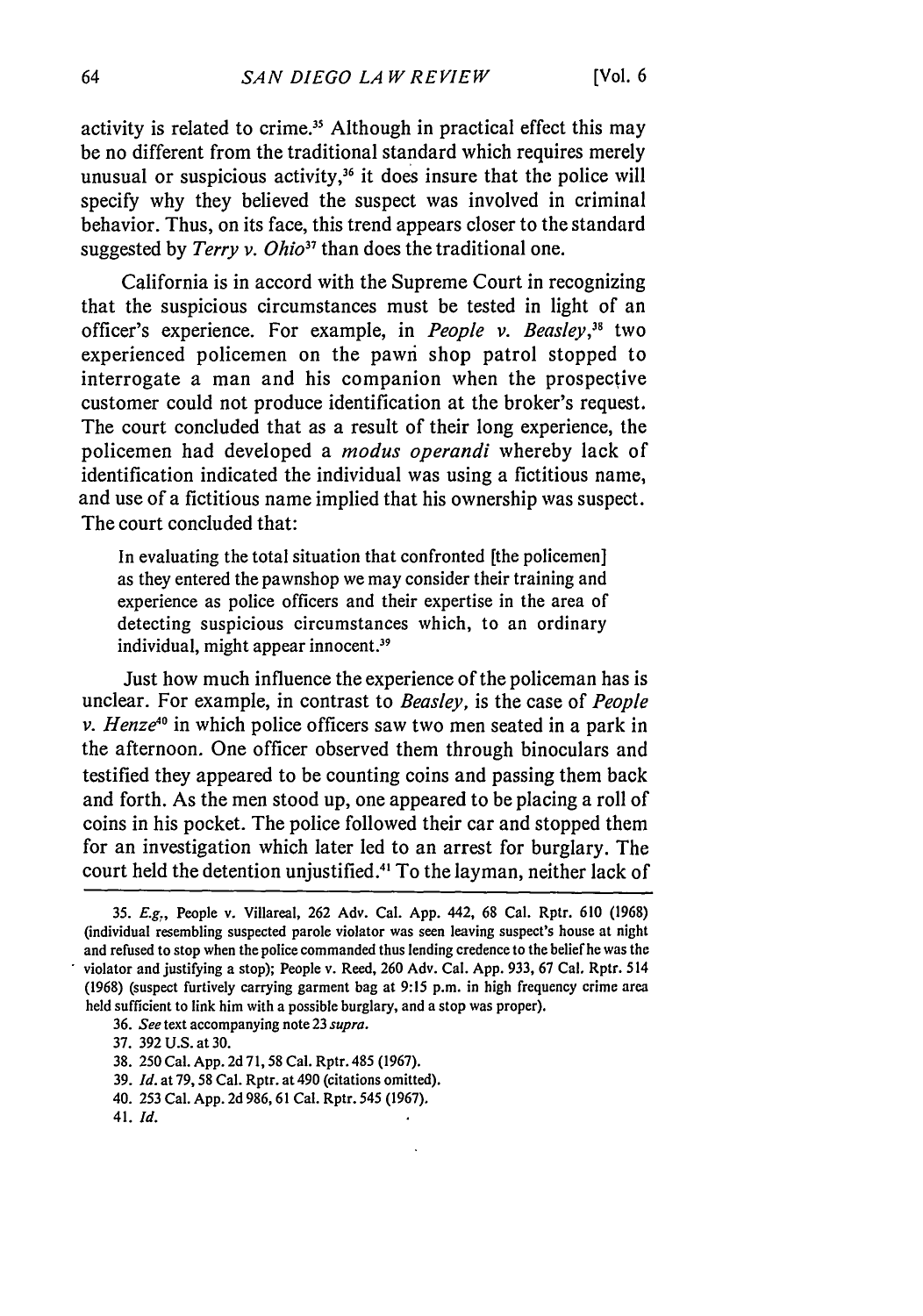identification in a pawn shop nor counting coins and passing them back and forth in a park might be particularly suspicious. However, in evaluating suspicious circumstances, the court appeared more inclined to rely on police experience in *Beasley* than in *Henze.12*

In theory, the California standard governing the limited seizure does not differ appreciably from the standard suggested by *Terry v. Ohio-it* demands suspicious circumstances and tests them through the experience of the officer. However, because the Supreme Court has not yet decided a case involving a limited seizure, it is difficult to predict how the constitutional standard will affect the application and scope of the right to stop for a limited investigation.<sup>43</sup>

#### *B. Search*

The right to search a suspicious individual for weapons on less than probable cause for arrest is also a product of California case law. A typical statement of this right declares that:

The right to investigate gives rise to the right to conduct a reasonable superficial search for concealed weapons to protect the safety of the officers, if the circumstances warrant it. <sup>44</sup>

In many of the *pre-Terry* cases, circumstances warranting a protective search were not carefully analyzed, and thus, it often appeared as though the right to stop gave rise to an automatic right to search for weapons.<sup>45</sup> More recently, however, the courts have

The evasive answers of Miss Thomas concerning the bulge between her breasts would justify the inference that the bulge might be contraband. This, in turn, justified the search for weapons.

<sup>42.</sup> It should be noted that the *Henze* case was decided by a court demanding that the unusual circumstances be apparently related to crime. Thus, the effect of this criterion may be to restrict the subjectivity of the police in deciding when to investigate.

<sup>43.</sup> *Wainwright v. New* Orleans, 248 La. 1097, 184 So. 2d 23 (1966) *cert. granted,* 385 U.S. 1001 (1967), was believed to be the case which would bring the issue of a forced stop before the Supreme Court. However, in a per curiam decision, the Court dismissed the writ of certiorari as "improvidently granted." 392 U.S. 598 (1968).

<sup>44.</sup> People v. Alvarado, 250 Cal. App. 2d 584, 590, 58 Cal. Rptr. 822, 825 (1967).

<sup>45.</sup> *E.g.,* People v. Davis, 260 Adv. Cal. App. 182, 67 Cal. Rptr. 54 (1968). Policemen saw defendant walking through a parking lot of a gas station at 2:15 a.m. in an area frequented by burglars. They stopped him and frisked him immediately discovering burglary weapons. The court approved his conduct by the police. People v. McGlory, 226 Cal. App. 2d 762, 38 Cal. Rptr. 373 (1964). The police saw two suspects seated in a car in a high frequency narcotics area; after noting the bulge between the breasts of one suspect, the police ordered them out of the car for a frisk. There was no indication that the police believed the two to be armed. In upholding the police procedure, the court commented: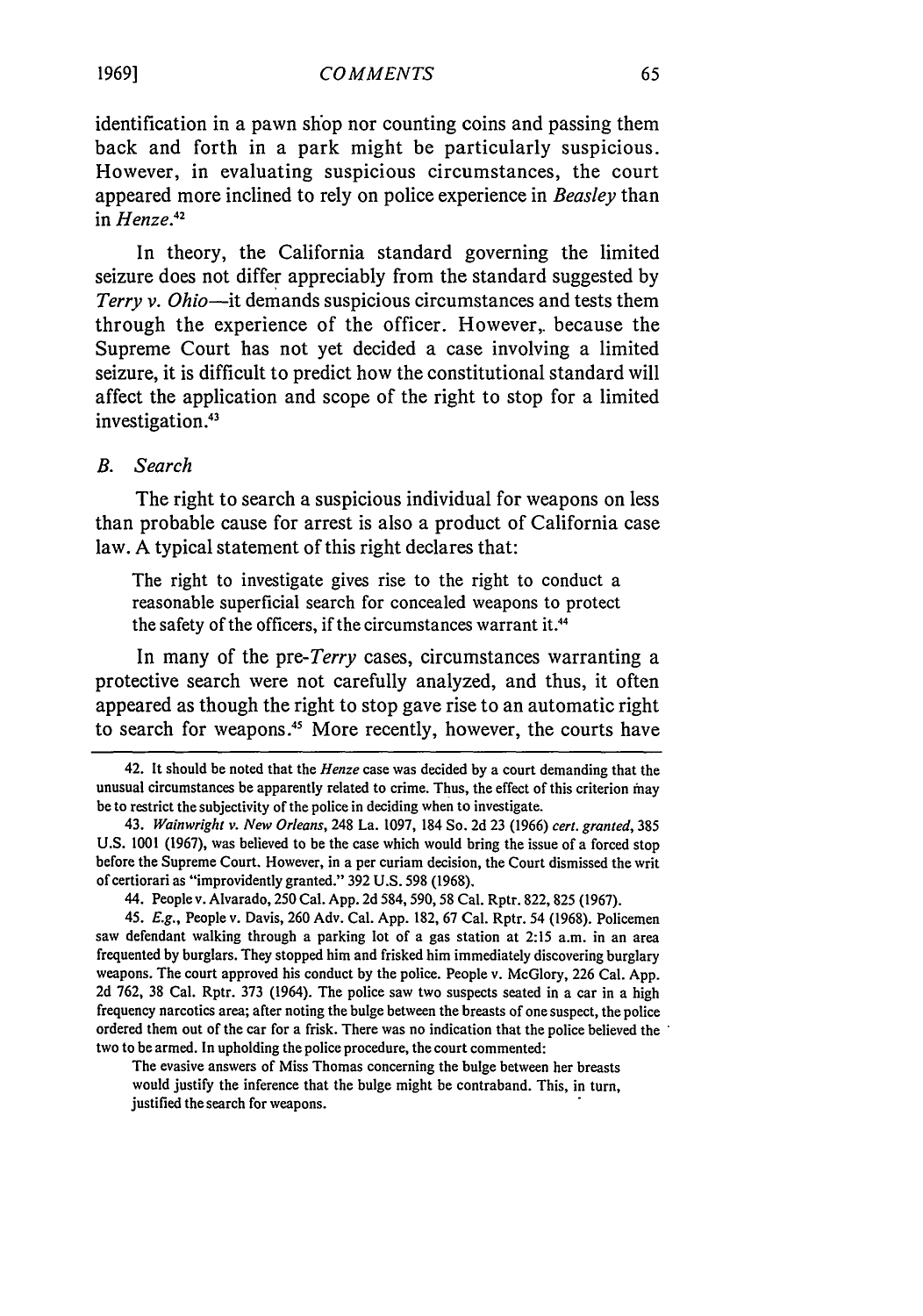begun to carefully survey the facts in order to determine whether an officer is justified in this temporary invasion of privacy.46

Bearing in mind that California courts have often neglected to explain the circumstances justifying a protective search, the situations validating a pat-down seem to fall into two broad categories: **(1)** Police investigation of a suspected crime of violence;47 and (2) absent a crime of violence, circumstances in which the officer can point to factors which make him fear for his safety, such as, a quick movement on the part of the suspect as if he were reaching for a weapon,<sup>48</sup> the number of suspects and their location,<sup>49</sup> or a police report that the suspect or his companion may be armed.<sup>50</sup> This application seems compatible with *Terry*.<sup>51</sup>

Prior to the *Terry* decision, the scope of a search was not always restricted. Some previous decisions limited the search to a superficial pat-down, and allowed the police officer to penetrate the clothing only if he believed that he felt a dangerous weapon.<sup>52</sup> Other decisions apparently sanctioned the right of the officers to go directly into the suspect's pockets without a prior cursory search indicating the possibility of dangerous weapons.<sup>53</sup> The more recent *post-Terry* California cases demonstrate a determination to meet

*Id.* at 765, 38 Cal. Rptr. at 375. *See also* **18** HASTINGS **L.J.** 623, 630 (1966-67) where the author concludes that circumstances justifying a stop are sufficient to justify a frisk.

*4t,. People v. Smith,* 264 Adv. Cal. App. **850,** 70 Cal. Rptr. 591 (1968), held that it was reasonable to search an individual for arms in the company of a robbery suspect who was carrying a loaded gun; *People v. Britton,* 264 Adv. Cal. App. 843, 70 Cal. Rptr. 586 (1968), held that when police made a valid stop of the defendant and saw the barrel of a rifle protruding under the front seat, they were justified in making a protective search.

47. People v. Smith, 264 Adv. Cal. App. 850, 70 Cal. Rptr. 591 (1968) armed robbery); People v. Lewis, **187** Cal. App. 2d 373, 9 Cal. Rptr. 659 (1960) (burglaries).

48. People v. Sanchez, 256 Adv. Cal. App. 779, 64 Cal. Rptr. 331 (1967).

49. People v. Alcala, 204 Cal. App. 2d 15, 22 Cal. Rptr. 31 (1962). The police stopped defendant because they suspected he was driving while intoxicated. The court held that the number of men in the car (five) plus the fact that the event occurred at 2:00 a.m. justified a protective search.

50. People v. Hastings, 253 Cal. App. 2d 191, 61 Cal. Rptr. 275 (1967).

*51. See* text accompanying notes 19 **&** 20 *supra.*

52. *E.g.,* People v. Rich, 259 Adv. Cal. App. 418, 66 Cal. Rptr. 246 (1968); People v. Martines, 228 Cal. App. 2d 245, 39 Cal. Rptr. 526 (1964).

53. *E.g.,* People v. Koelzer, 222 Cal. App. 2d 20, 34 Cal. Rptr. 718 (1963) (the search of one suspect revealed a pair of plastic gloves and a Volkswagen key); People v. One 1958 Chevrolet, 179 Cal. App. 2d 604, 4 Cal. Rptr. 128 (1960) (during a search, a marijuana cigarette was found in the suspect's pocket). *Terry* establishes that an officer can not reach into the pockets unless he believes he feels a weapon. 392 U.S. at 30. In both cases previously mentioned, the facts do not indicate that the officer felt a suspicious object or that he made a superficial pat-down before retrieving the objects from the defendants' pockets.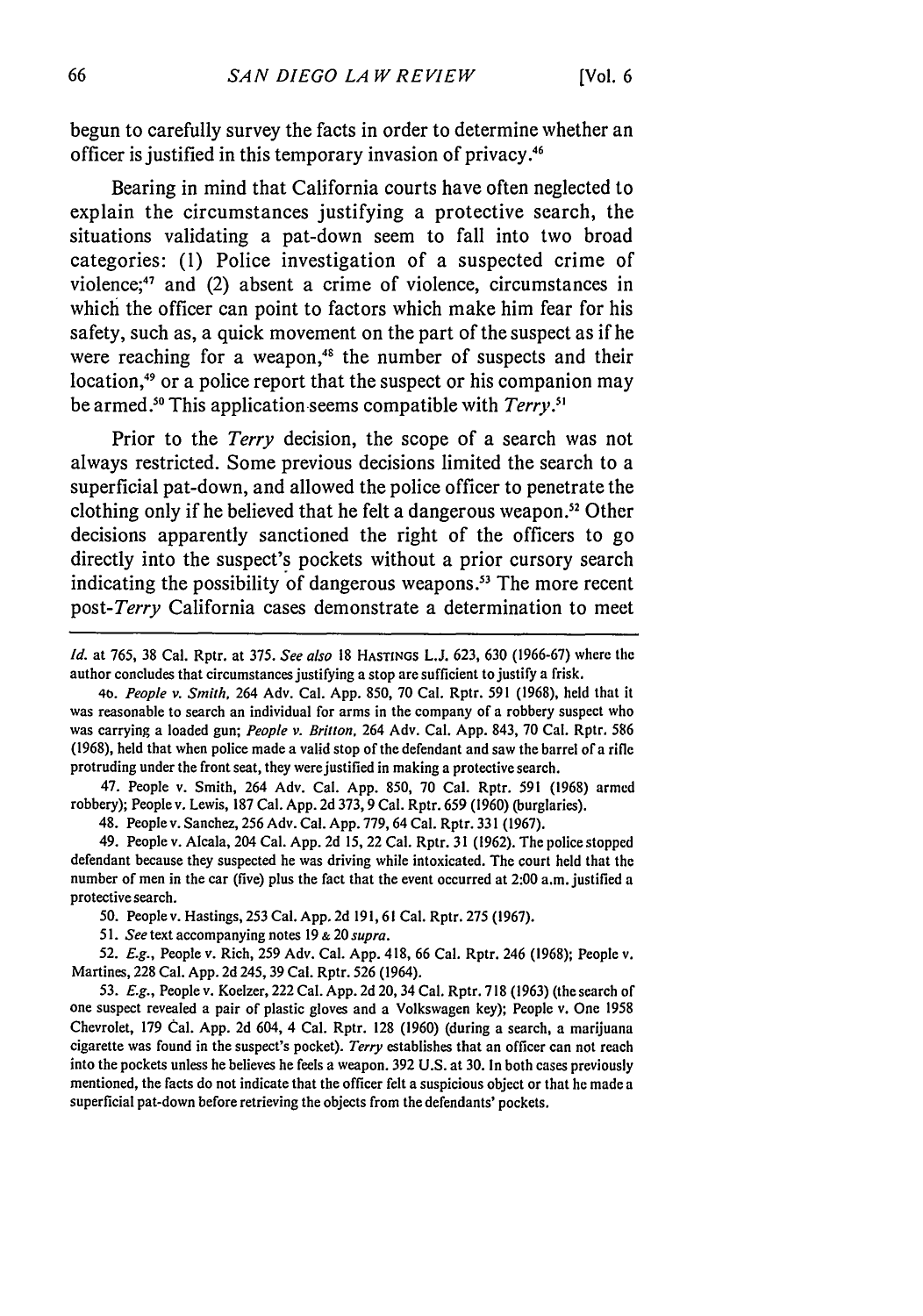the constitutional standard. In *People v. Britton,54* for example, the policeman felt a soft bag in the defendant's pocket; when it was removed and analyzed, it was found to contain marijuana. The court applied the exclusionary rule to the marijuana holding that:

By requiring defendant to empty his pockets and by removing from his pocket a soft pouch which had no possible use as a weapon, the search exceeded the bounds of a permissible "frisk."<sup>55</sup>

Although the traditional California standard for the limited search for weapons does not differ substantially from that announced in *Terry v. Ohio, Terry* will affect the application and scope of the search. It appears that the policeman will be required to describe circumstances warranting the search more specifically than heretofore. Further, the courts will be required to exclude evidence seized from the person unless the officer has conducted a proper superficial search.

#### *III. Conclusion*

In deciding *Terry v. Ohio,* the Supreme Court has not only given constitutional recognition to the frequently applied police practice of stop and frisk, but has demanded that this practice meet the fourth amendment's standard of reasonableness. *Terry* demonstrates how that standard will be applied to the protective search for weapons and strongly suggests the way in which it will apply to the limited seizure. Yet, the problem with *Terry,* if it can be called a problem, is that the suspicious circumstances are so glaring. Certainly, such conduct as witnessed by the policeman would lead even a reasonable layman to believe that criminal activity was afoot and that the suspect might be armed. Most of the cases reported in California are not so clear. A policeman observes a few unusual or suspicious circumstances and has to make a quick decision as to whether he should investigate or search. *Terry* will not help him make this decision. At this writing, the constitutional standard imposed by *Terry* is ill-defined; the boundary separating a reasonable stop and frisk from an unjustified invasion of privacy is uncertain. For example, if the officer saw Terry make one trip, but also knew he had a record for burglary, or that he was a burglary suspect, or that several stores in the area had recently been robbed,

<sup>54. 264</sup> Adv. Cal. **App.** 843, **70** Cal. Rptr. **586 (1968).**

*<sup>55.</sup> Id.* at 849.